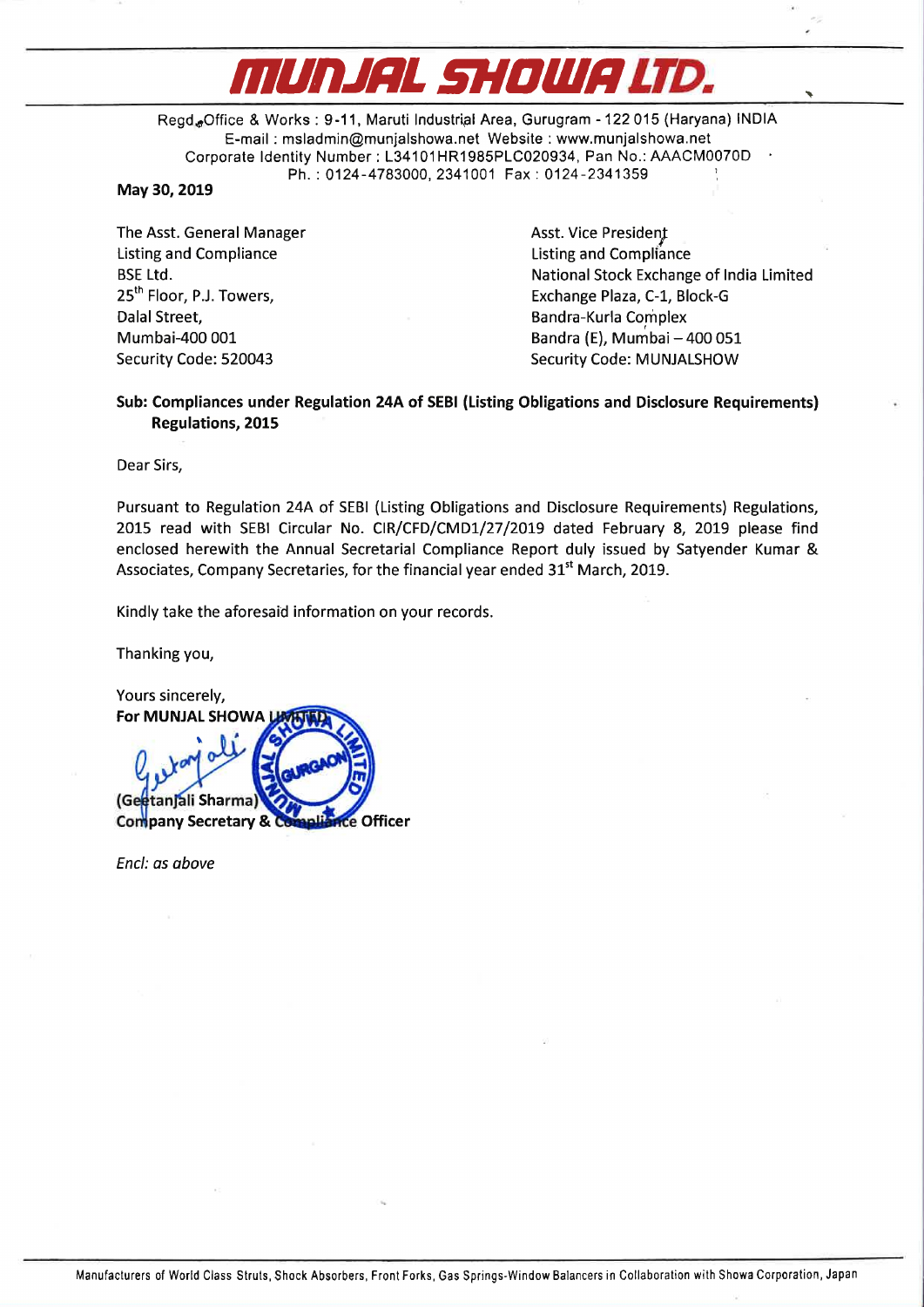## SECRETARIAL COMPLIANCE REPORT OF MUNJAL SHOWA LIMITED FOR THE YEAR ENDED MARCH 31, 2019

'We Satyender Kumar & Associates have examined:

- (a) the Securities and Exchange Board of India Act, <sup>1992</sup> ("SEBI Act") and the Regulations, circulars, guidelines issued thereunder; and
- (b) the Securities Contracts (Regulation) Act, 1956 ("SCRA"), rules made thereunder and the Regulations, circulars, guidelines issued thereunder by the Securities and Exchange Board of India ("SEBI");
- (a) all the documents and records made available to us and explanation provided by Munjal Showa Limited ("the listed entity/ Company"),
- (b) the filings/ submissions made by the listed entity to the stock exchanges,
- (c) website of the listed entity,
- (d) any other document/ filing, as may be relevant, which has been relied upon to make this certification,

For the year ended March 31, 2019 ("Review Period") in respect of compliance with the provisions of:

The specific Regulations, whose provisions and the circulars/ guidelines issued thereunder, have been examined, include:-

- (3) Securities and Exchange Board of India (Listing Obligations and Disclosure Requirements) Regulations, 2015;
- (b) Securities and Exchange Board of India (Issue of Capital and Disclosure Requirements) Regulations,  $2009$  (upto  $10<sup>th</sup>$  November,  $2018$ ) and Securities and Exchange Board of India (Issue of Capital and Disclosure Requirements) Regulations, 2018 (with effect from  $H^{\text{th}}$  November, 2018; (not applicable to the Company during the period under review)
- (c) Securities and Exchange Board of India (Substantial Acquisition of Shares and Takeovers) Regulations, 201 1;
- (d) Securities and Exchange Board of India (Buyback of Securities) Regulations, 1998 (upto 10<sup>th</sup> September 2018) and The Securities and Exchange Board of India (Buyback of Securities) Regulations, 2018 (with effect from 11<sup>th</sup> September 2018); (not applicable to the Company during the period under review)
- (e) Securities and Exchange Board of India (Share Based Employee Benefits) Regulations, 2014; (not applicable to the Company during the period under review)
- (f) Securities and Exchange Board of India (Issue and Listing of Debt Securities) Regulations, 2008; (not applicable to the Company during the period under review)

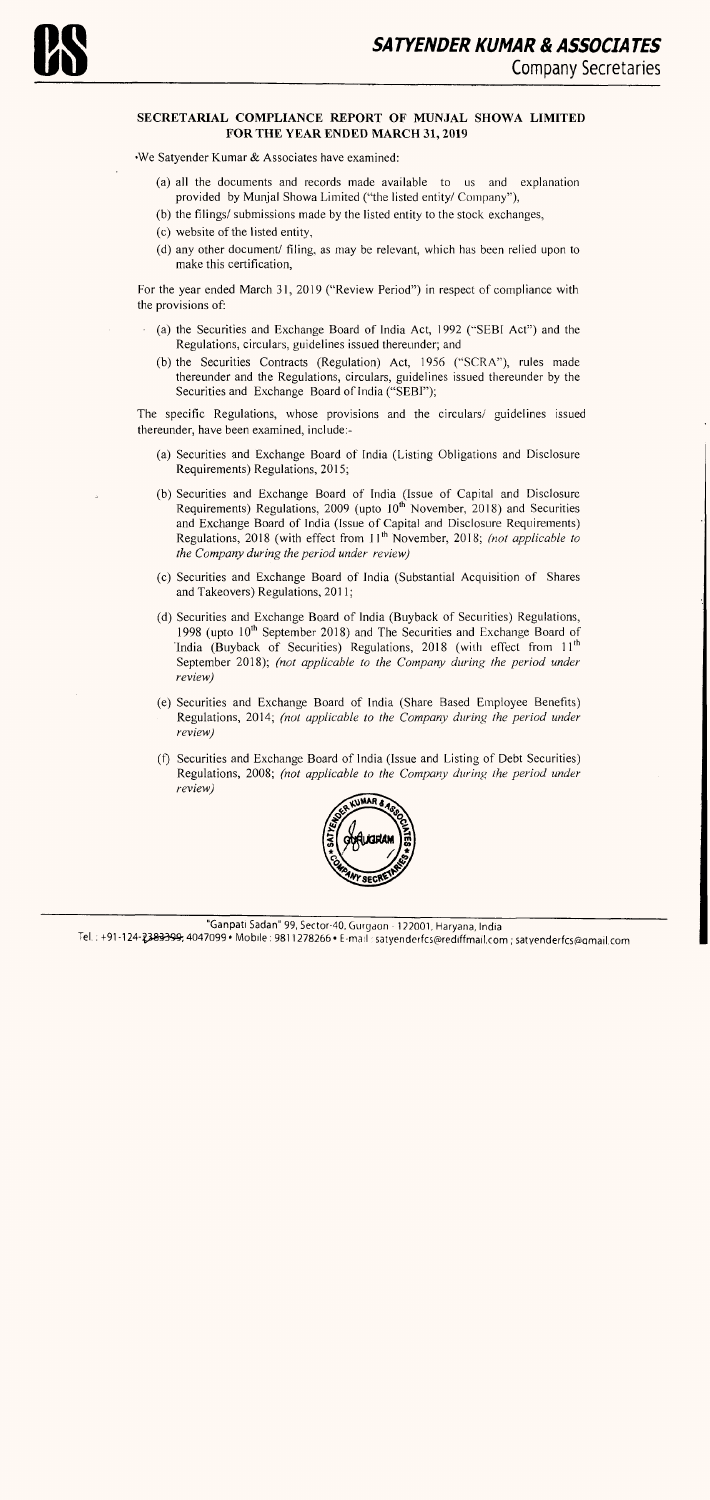- (g) Securities and Exchange Board of India(Issue and Listing of Non—Convertible and Redeemable Preference Shares) Regulations,2013; (not applicable to the Company during the period under review)
- (h) Securities and Exchange Board of India (Prohibition of Insider Trading) . Regulations, 2015;
- (i) Securities and Exchange Board of India (Depositories and Participants) Regulations, 1996/ Securities and Exchange Board of India (Depositories and Participants) Regulations, 2018

| Sr.<br>No. | <b>Compliance Requirement</b><br>(Regulations/circulars/<br>guidelines including specific<br>clause)                                                                                                                                                                           | <b>Deviations</b> | <b>Observations</b> /remarks<br>of the Practicing<br>Company Secretary, if<br>any.                                                           |
|------------|--------------------------------------------------------------------------------------------------------------------------------------------------------------------------------------------------------------------------------------------------------------------------------|-------------------|----------------------------------------------------------------------------------------------------------------------------------------------|
| 1.         | Regulation 19 of (Listing Non<br>and Disclosure recommendation<br>Obligations<br>Requirements) Regulations, of appointment of<br>2015 read with Part D of the Senior<br>Schedule II.                                                                                           | Management.       | of<br>Appointment<br>Company Secretary<br>was<br>made without<br>the<br>recommendation<br>-of<br>Nomination<br>and<br>Remuneration Committee |
| 2.         | Regulation<br>(Depositories and Participants) of demat request 24.1.2019)<br>Regulations, 1996/ Regulation within time dematerialisation of shares<br>74 of SEBI (Depositories and prescribed under received by the RTA have<br>Participants) Regulations, regulations<br>2018 |                   | 54 of SEBI Non confirmation Two requests (prior to<br>for<br>been confirmed beyond<br>the prescribed time.                                   |

Note: 14000 equity shares of the Company are not listed at the National Stock Exchange of India Ltd.

and circulars/ guidelines issued thereunder; and based on the above examination, We hereby report that, during the Review Period:

(a) The listed entity has complied with the provisions of the above Regulations and circulars/ guidelines issued thereunder except in respect of matters specified below:

- (b) The listed entity has maintained proper records under the provisions of the above Regulations and circulars/ guidelines issued thereunder insofar as it appears from our examination of those records.
- (c) The following are the details of actions taken against the listed entity/ its promoters/ directors/ material subsidiaries either by SEBI or by Stock Exchanges (including under the Standard Operating Procedures issued by SEBI through various circulars) under the aforesaid Acts/ Regulations and circulars/ guidelines issued thereunder:

| Sr.<br>No. | Action<br>taken by | Details of violation Details of action taken Observations/<br>E.g. fines, warning<br>letter, debarment, etc. Practicing | remarks of the<br>Company<br>Secretary, if<br>any. |
|------------|--------------------|-------------------------------------------------------------------------------------------------------------------------|----------------------------------------------------|
|            |                    | Not Applicable                                                                                                          |                                                    |